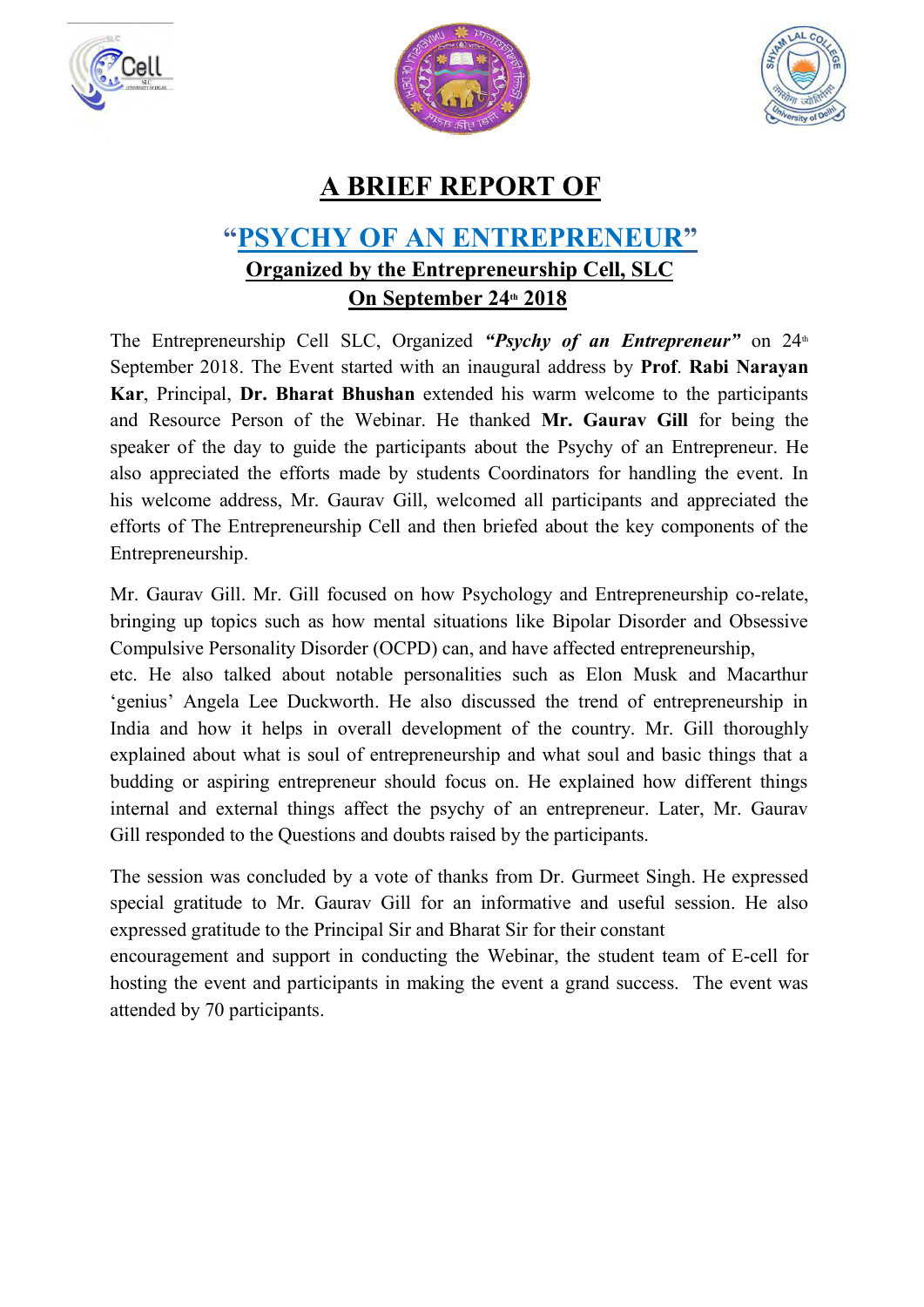## **GLIMPSE FROM OUR EVENT**